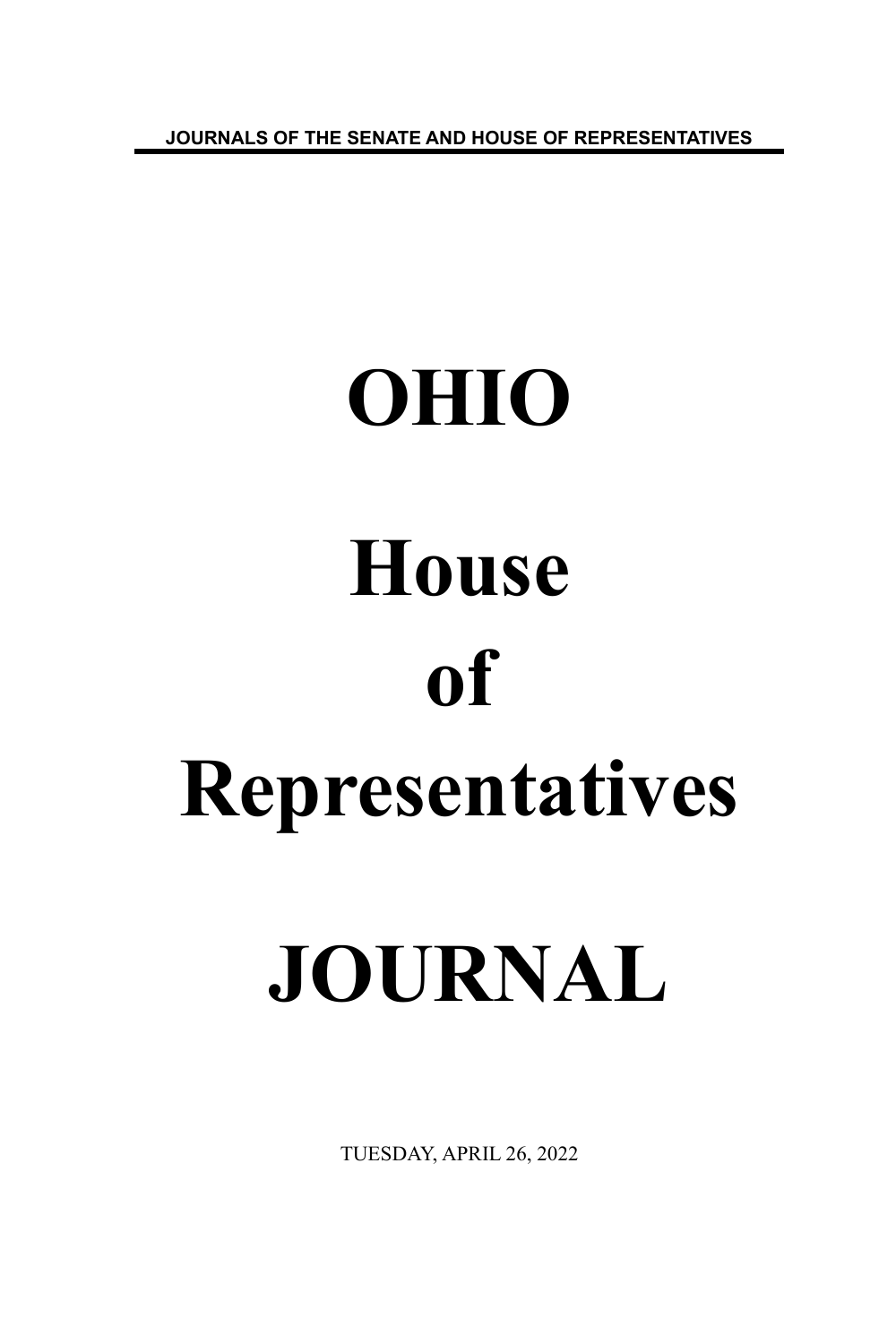# ONE HUNDRED FIFTY-FIRST DAY Hall of the House of Representatives, Columbus, Ohio **Tuesday, April 26, 2022, 9:00 o'clock a.m.**

The House met pursuant to adjournment.

Pursuant to House Rule No. 23, the Clerk called the House to order.

Representative Stewart was selected to preside under the Rule.

The journal of the previous legislative day was read and approved.

# **INTRODUCTION OF BILLS**

The following bill was introduced:

**H. B. No. 634 -** Representative Sobecki.

To enact section 9.131 of the Revised Code to prohibit political subdivisions from requiring reimbursement for the cost of law enforcement officers' assisting victims of certain offenses.

Said bill was considered the first time.

# **MOTIONS AND RESOLUTIONS**

Representative Hillyer moved that the following resolution be read by title only and brought up for immediate adoption:

### **H. R. No. 243 - Representative Patton**

Honoring Krista Allison as Ms. Wheelchair Ohio 2022.

The motion was agreed to.

The question being, "Shall the resolution be adopted?"

The resolution was adopted.

# **MESSAGE FROM THE SPEAKER**

April 5, 2022

The Honorable Robert R. Cupp Speaker of the House Ohio House of Representatives 77 South High Street Columbus, Ohio 43215

Dear Speaker Cupp,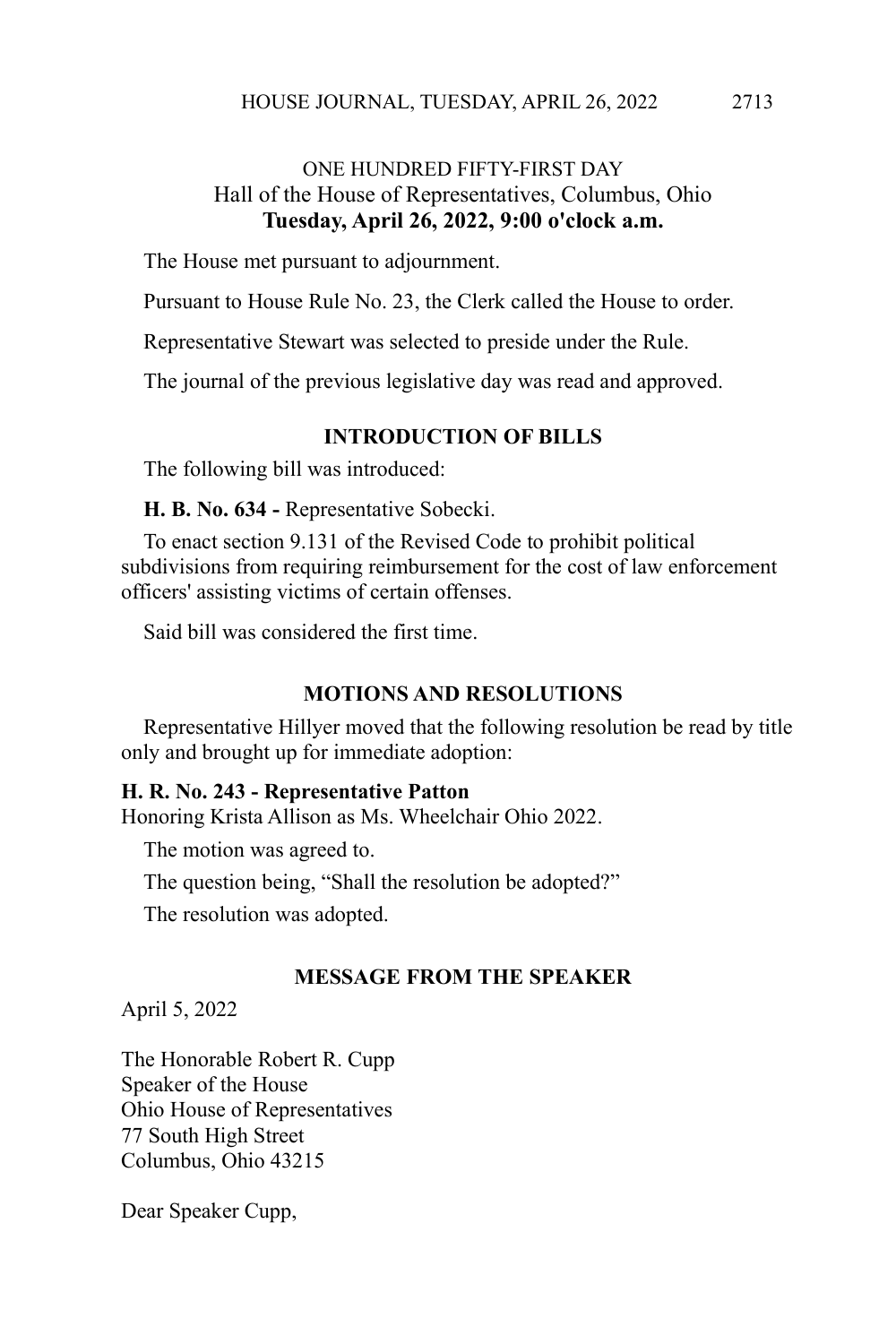#### HOUSE JOURNAL, TUESDAY, APRIL 26, 2022 2714

This letter serves as my official resignation from the Ohio House of Representatives, effective at 11:59pm EST on Friday, April 22, 2022.

It has been an honor to serve the people of the 9th Ohio House District over the past seven years as a member of this esteemed body. Indeed, it was an honor to serve with you in the People's House.

Yours in Service,

/s/ JANINE BOYD Janine Boyd State Representative 9<sup>th</sup> Ohio House District

## **MESSAGE FROM THE SPEAKER**

April 22, 2022

Representative Janine Boyd Ohio House of Representatives 77 South High Street, 10th Floor Columbus, Ohio 43215

Dear Representative Boyd,

This is to acknowledge receipt and acceptance of your letter of resignation from the Ohio House of Representatives, effective at 11:59 p.m. on Friday, April 22, 2022.

It has been an honor working with you over the years. You have served your constituents and the state of Ohio well and I wish you all the best in your future endeavors.

Best Regards,

/s/ ROBERT R. CUPP Robert R. Cupp Speaker, Ohio House of Representatives